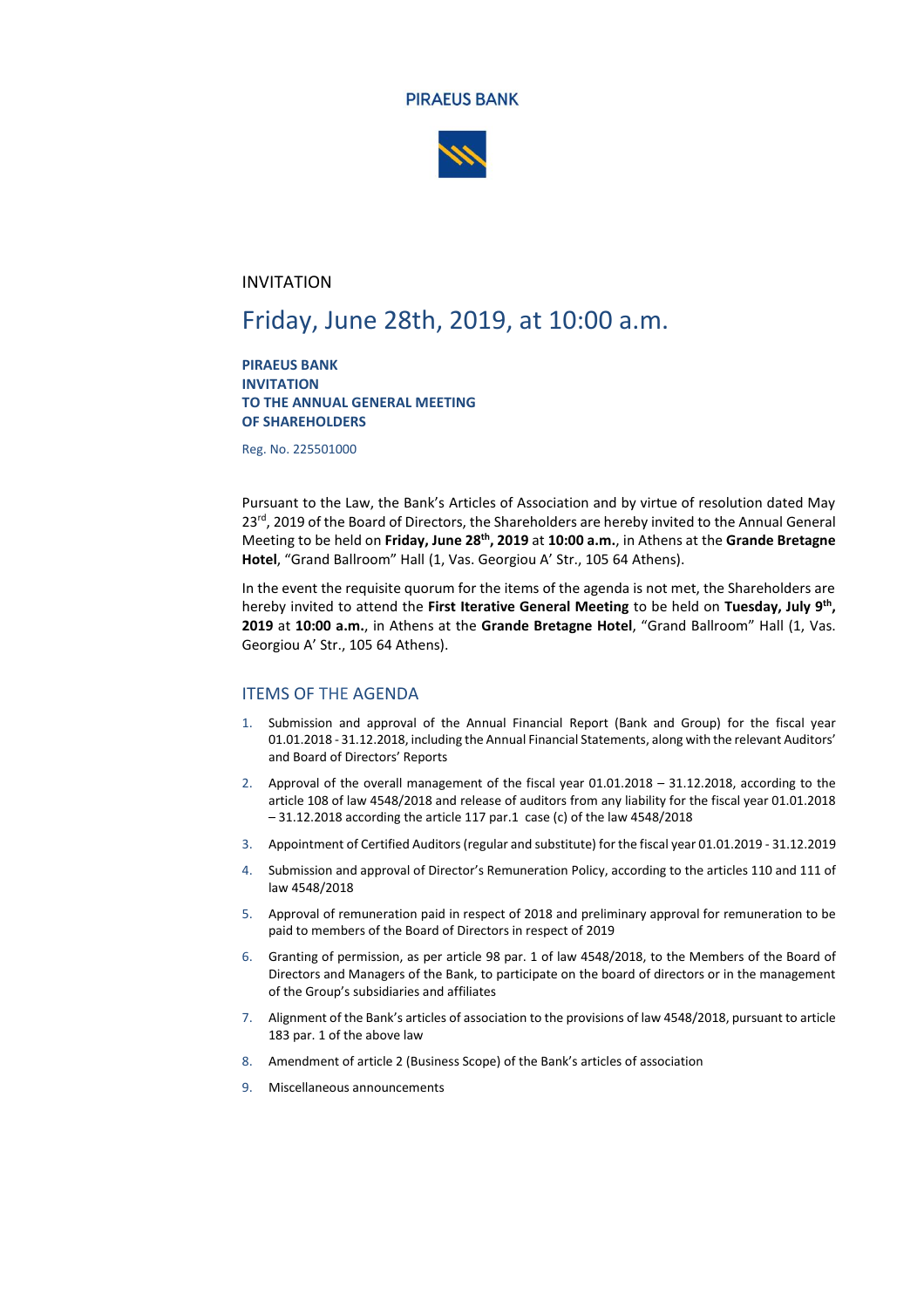#### **PIRAEUS BANK**



# RIGHT TO PARTICIPATE AND VOTE IN THE AGM

Shareholders having the right to participate and vote in the Annual General Meeting (**AGM**) dated **June 28 th , 2019,** as well as in the First Iterative General Meeting **dated July 9th , 2019 (First Iterative)** are those registered on **June 23 rd , 2019**, i.e. at the opening of the fifth day prior to the date of the Annual General Meeting (**Record Date**), in the electronic registry of the Dematerialized Securities System ("DSS"), managed by "Hellenic Central Securities Depository" (HCSD) and kept by Hellenic Exchanges S.A. ("HELEX").

The Shareholder status on the Record Date and the Record Date of the First Iterative is verified through the direct electronic linkup of the Bank with the records of the Dematerialized Securities System ("DSS").

The exercise of the right to participate and vote does not require the blocking of shares or any other process which restricts the Shareholders' ability to sell and/or transfer shares during the period between the **Record Date** or the **Record Date of the First Iterative General Meeting** and **the date of the relevant General Meeting (AGM or First Iterative)**.

The current Bank's Articles of Association do not provide for the possibility of the participation of Shareholders in the General Meeting by electronic means, without the shareholders or their representatives being physically present at the Meeting, nor for the possibility of voting by distance through electronic means or correspondence.

## PROCEDURE FOR PARTICIPATION AND VOTING BY PROXY

The Shareholder, who is entitled to participate in the **AGM** may vote either in person or by proxy. Each Shareholder may appoint up to three (3) proxies. However, if a Shareholder has shares of the Bank held in more than one securities account, the above limitation shall not prevent the Shareholder from appointing separate proxies for each of the securities account, where shares are held in relation to the AGM or the Iterative General meeting. A proxy holder, acting on behalf of several shareholders, may cast votes differently in respect of shares held by each shareholder represented. Each Shareholder may appoint a proxy holder either for a single General Meeting or for multiple meetings taking place within a determined time period. The provision of proxy is freely revocable.

The appointment and / or any revocation of a Shareholder's proxy shall be made in writing and shall be notified as described below at least forty eight (48) hours prior to the date of the General Meeting.

The proxy form as well the form for the revocation of Proxy is available at Piraeus Bank's branches as well as on the Bank's website https://www.piraeusbankgroup.com, and at the Bank's Shareholders' Services Department, (Mitropoleos 9, 105 57, Athens - 1st floor).

The proxy form or the form for the revocation of Proxy, completed and signed, must be submitted to either Piraeus Bank's branches or to the Bank's Shareholders' Services Department, (Mitropoleos 9, 105 57, Athens - 1st floor), until **June 26 th, 2019**. Moreover, Shareholders may within the aforesaid deadline, i.e. by **June 26 th, 2019** submit the above forms to the Shareholders' Services Department by email at the address [ZapantiM@piraeusbank.gr,](mailto:ZapantiM@piraeusbank.gr) according to par. 2 art. 19 of the Bank's Articles of Association.

The proxy votes in accordance with the Shareholders' instructions, as long as these are in place and is obliged to file the required voting instructions for at least one (1) year from the date of the **General Meeting** or the **First Iterative General Meeting.**

It is noted that the proxy is obliged to disclose to the Bank, before the commencement of the **General Meeting** or the **First Iterative General Meeting**, any event which might be useful to the Shareholders in assessing the risk of the proxy pursuing any interest other than the interest of the represented Shareholder. A conflict of interest within this context may in particular arise where the proxy:

a) is a controlling shareholder of the Bank or is another controlled entity by such shareholder;

b) is a member of the Board of Directors or of the Management of the Bank or of a controlling shareholder or of a controlled entity by such shareholder;

c) is an employee or an auditor of the Bank or of a controlling shareholder or of a controlled entity by such shareholder;

d) is the spouse or a close relative (1st degree) of any natural person referred to in (a) to (c) hereinabove.